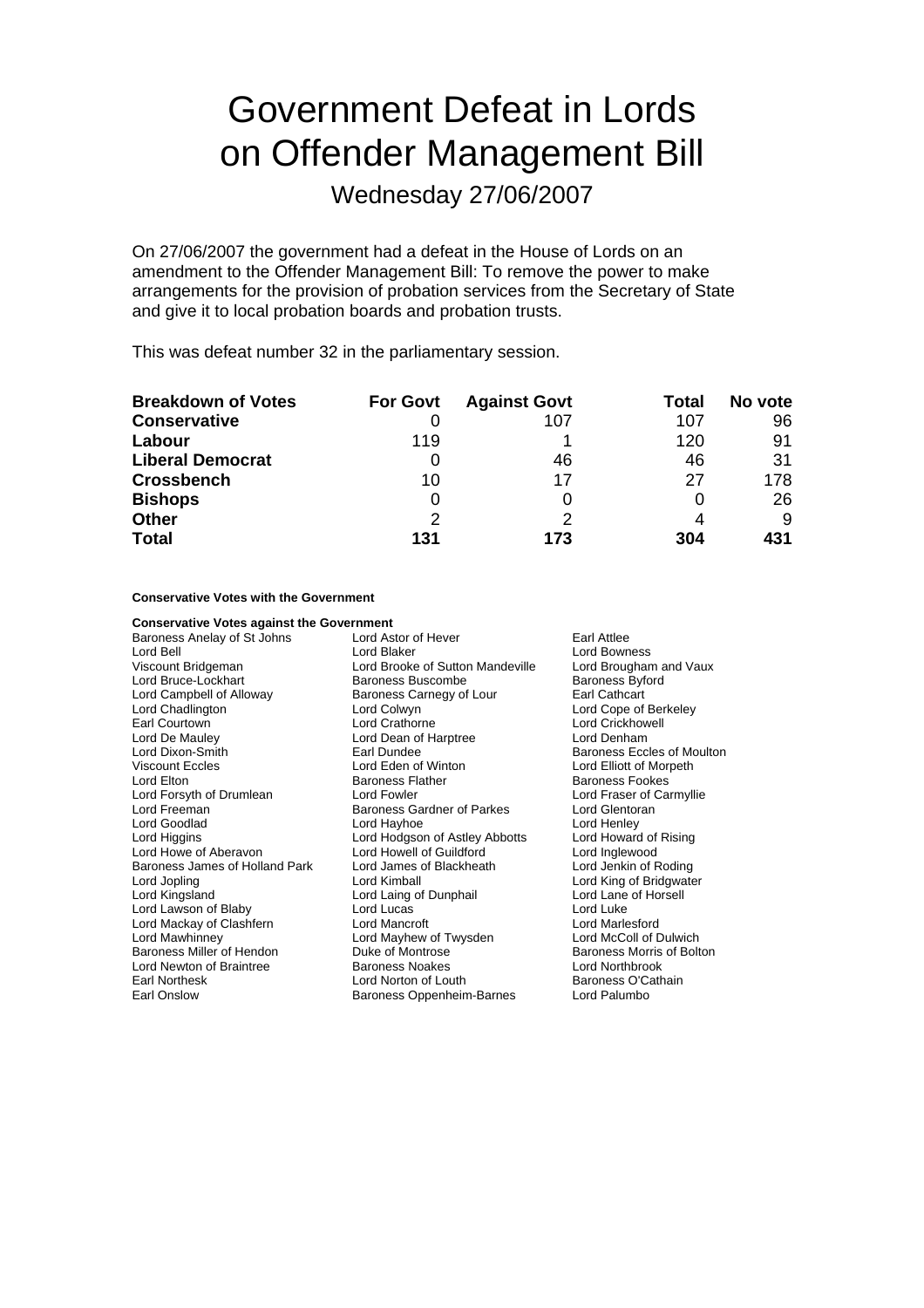Lord Pilkington of Oxenford Lord Plumb Lord Reav<br>
Lord Reav Lord Rees Lord Reay Lord Rees Lord Roberts of Conwy Baroness Seccombe **Earl Selborne** Earl Selborne Earl Selsdon<sup>1</sup><br>Baroness Sharples **Earl Selborne Contract Contract Contract** Earl Shrewsbury Baroness Sharples<br>
Lord Stewartby<br>
Lord Swinfen<br>
Lord Swinfen Lord Stewartby Lord Swinfen Lord Communication and Lord Taylor of Holbeach<br>
Baroness Thatcher Lord Trimble Lord Trimble Baroness Trumpington Baroness Thatcher **Exercise Search Hourier Lord Trimble Contract Convertional Baroness Trumpington**<br>Baroness Verma **Convertional Lord Waddington Convertional Lord Wakeham** Baroness Verma Lord Waddington<br>
Baroness Wilcox Lord Windlesham

#### **Labour Votes with the Government**

Baroness Dean of Thornton-le-Fylde Lord Desai<br>Lord Dubs Lord Evans of Parkside Baroness Falkender Baroness Farrington of Ribbleton Lord Filkiner Caucaster Care Baroness Ford Lord Harris of Haringey **Lord Harrison** Baroness Hilton of Eggardon Baroness Hollis of Heighan<br>Lord Howie of Troon Lord Hughes of Woodside Baroness Ramsay of Cartvale Lord Whitty **Baroness Wilkins** Lord Woolmer of Leeds **Lord Young of Norwood Green** 

Lord Windlesham

Baroness Adams of Craigielea Lord Adonis Lord Ahmed Lord Alli **Communist Communist Baroness Amos** Cord Anderson of Swansea<br>Baroness Andrews **Lord Archer of Sandwell** Baroness Ashton of Upholla Baroness Andrews **Lord Archer of Sandwell** Baroness Ashton of Upholland Lord Rach<br>Lord Baronet Lord Baronet Lord Barsam of Brighton Lord Bilston **Baroness Blackstone**<br>
Lord Boyd of Duncansby **Baroness Blackstone** Lord Borrie<br>
Lord Bradge Lord Bradey Lord Boyd of Duncansby Lord Bradley Lord Bragg Lord Brooke of Alverthorpe Lord Brooks of Tremorfa **Lord Campbell-Savours** Lord Carter of Coles Lord Clark of Windermere **Lord Clarke of Hampstead** Lord Clinton-Davis<br>
Lord Corbett of Castle Vale **Baroness Crawley** Lord Cunningham on Baroness Crawley **Corpe Corpe Access** Crawley Lord Cunningham of Felling<br>
Lord Davies of Coity Lord Davies of Oldham Lord Davidson of Glen Clova Lord Davies of Coity<br>
Baroness Dean of Thornton-le-Fylde Lord Desai Cord Drayson Lord Dubs **Lord Evans of Parkside** Lord Evans of Temple Guiting<br>
Baroness Falkender **Baroness Farrington** of Ribbleton Lord Faulkner of Worcester Baroness Gale **Baroness Colding**<br>
Lord Gordon of Strathblane **Baroness Goudie** Baroness Gould of Lord Gordon of Strathblane<br>
Lord Gordon of Strathblane<br>
Lord Grantchester Lord Griffiths of Burry Port Lord Grocott Lord Griffiths of Burry Port Lord Grocott<br>
Lord Harrison Lord Hart of Chilton Lord Haskel Lord Haworth Lord Haworth Charless Henig<br>
Baroness Hilton of Eggardon Baroness Hollis of Heigham Lord Howarth of Newport Lord Howie of Troon Lord Hughes of Woodside<br>Baroness Jay of Paddington Lord Jones Lord Jones Baroness Jones of Whitch Lord Jones<br>
Lord Judd<br>
Lord Judd<br>
Lord Kirkhill Lord Jordan Lord Judd Lord Kirkhill Lord Lea of Crondall Lord Leitch Lord Leitch Lord Lipsey<br>
Lord Lord Lord Lord Lofthouse of Pontefract Lord Macdonald of Tradeston Lord Lofthouse of Pontefract Lord MacKenzie of Culkein **Lord Mackenzie of Framwellgate** Baroness Massey of Darwen<br>Lord Maxton **Collect Container Baroness McIntosh of Hudnall** Lord McKenzie of Luton Lord Maxton **Baroness McIntosh of Hudnall** Lord McKenzie of Luton<br>Lord Moonie **Baroness Morgan of Drefelin** Lord Morris of Aberavon Baroness Morgan of Drefelin Lord O'Neill of Clackmannan Lord Patel of Blackburn Lord Paul Lord Prys-Davies **Communist Communist Communist Pendry Pendry Prime Communist Property**<br>
Lord Randall of St Budeaux **Baroness Rendell of Babergh** Lord Rooker **Lord Rooker** Lord Rosser **Lord Rooker** Lord Rowlands Baroness Royall of Blaisdon Lord Sainsbury of Turville Lord Sawyer<br>
Baroness Scotland of Asthal Viscount Simon Lord Soley Baroness Scotland of Asthal Viscount Simon Lord Soley<br>
Lord Strabolgi Cord Strabolgi Baroness Symons of Vernham Dean Baroness Taylor of Bolton Lord Strabolgi Baroness Symons of Vernham Dean Baroness Thornton<br>Baroness Thornton Lord Truscott Baroness Thornton **Exercise Control** Lord Truscott **Baroness Wall of New Barnet**<br>Lord Warner **Baroness Warwick of Undercliffe** Baroness Whitaker Baroness Warwick of Undercliffe Baroness Wh<br>Baroness Wilkins Baroness Whitaker

Baroness Park of Monmouth Lord Patten and Baroness Perry of Southwark<br>
Lord Pilkington of Oxenford Lord Plumb Lord Dunner Lord Quinton Lord Saatchi Lord Sainsbury of Preston Candover<br>
Earl Selborne Lord Selsdon

> Lord Bassam of Brighton Lord Foster of Bishop Auckland

**Labour Votes against the Government** Baroness Turner of Camden

**Liberal Democrat Votes with the Government**